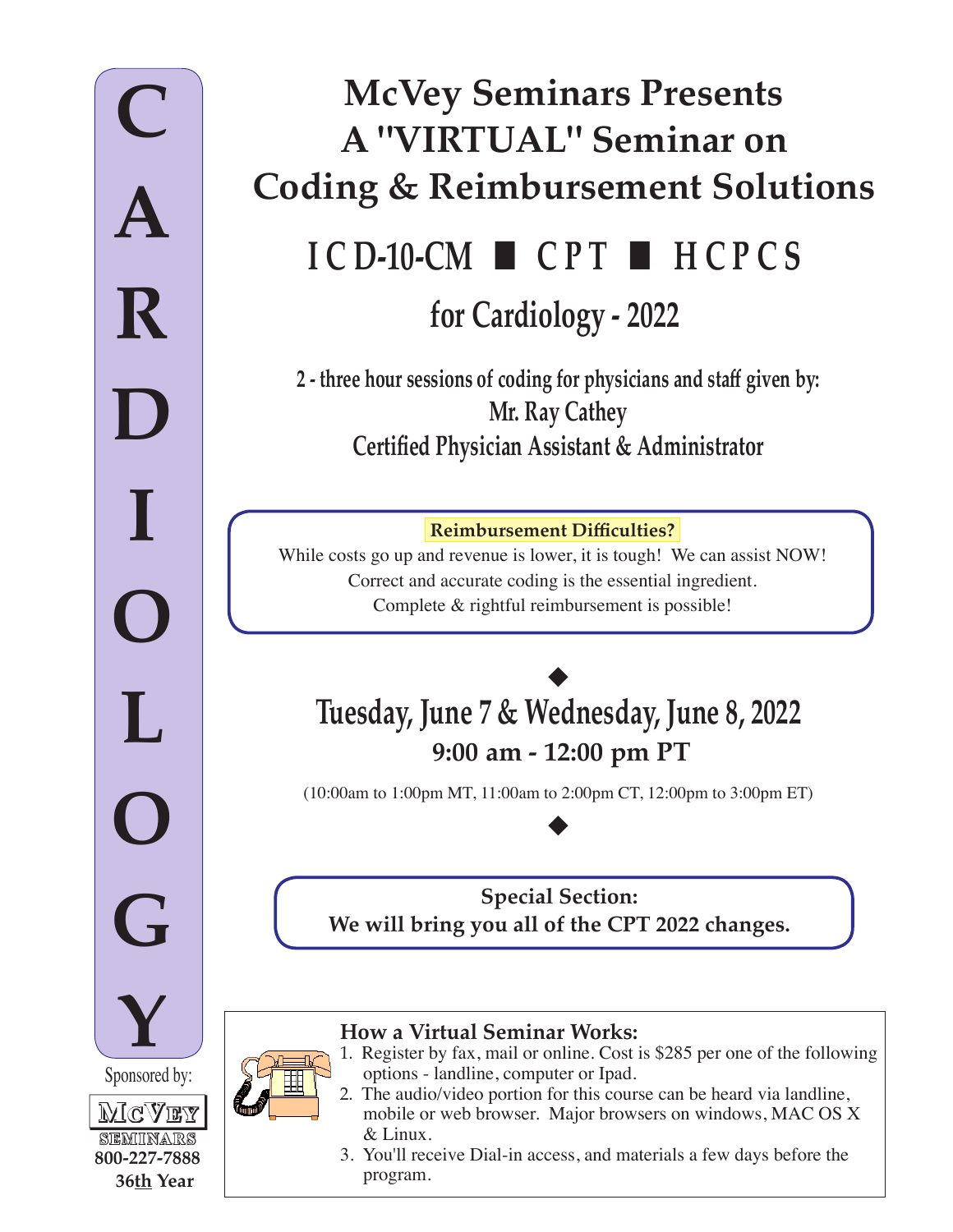

### **btaining Rightful Payments From Insurances.**

- 
- discussed and coded for maximum reimbursement.
- **Staining Rightful Payments From**<br>
Insurances.<br>
Cardiology Specific procedures, such as Cardiac Cath and PCI's<br>
Cardiology Specific procedures, such as Cardiac Cath and PCI's<br>
Cardiology Specific procedures, such as Cardia ■ What are the documentation guidelines for procedures? Some of the new Office/outpatient documentation guidelines have changed for 2022. We'll review these changes and discuss their impact on your practice."
- Modifiers are your "Key to Reimbursement". Are you using the KX modifier correctly? Use of modifier JW is mandatory for discarded drugs. Are you sure how use it?
- Device implants have updates with modifiers and narrative directions.
- Are you coding and documenting Moderate Sedation properly?
- Hospital E/M guidelines haven't changed. What are the pitfalls of all the changes between hospital and office documentation guidelines?



# **ardiology Coding Techniques That Work!**

- Cardiac Cath, Multiple PCI's coded at the same encounter. Clarification of the guidelines for PCI in Acute MI interventions.
- New and emerging technology codes.
- Coding myocardial contrast perfusion echocardiography.
- Coding for TAVR, TMVR, TMVI, TTVR, TTPR, etc.
- 2022 ICD-10 Cardiology guidelines and revisions will be reviewed.



## **dvanced Cardiology Coding**

- EP Studies and Ablation coding. When to bill additional ablation sites.
- What impact will coding "unspecified" diagnoses have on payment?
- Holters, Echo's, Event Monitors, Stress Tests and Stress Echo's. We have answers.
- Nuclear Cardiology Coding review. Making sure all components are captured and you're using modifiers when needed.

can't ?<br>attend ? **ATTEND**

**Visit our website** for additional products and **services available to support your practice's educational needs?**

**Note**:

4 **Like us** on **facebook** and get a **\$5 discount** for this seminar. We'll give you updates on seminars & coding alerts. **www.facebook.com/mcveymd**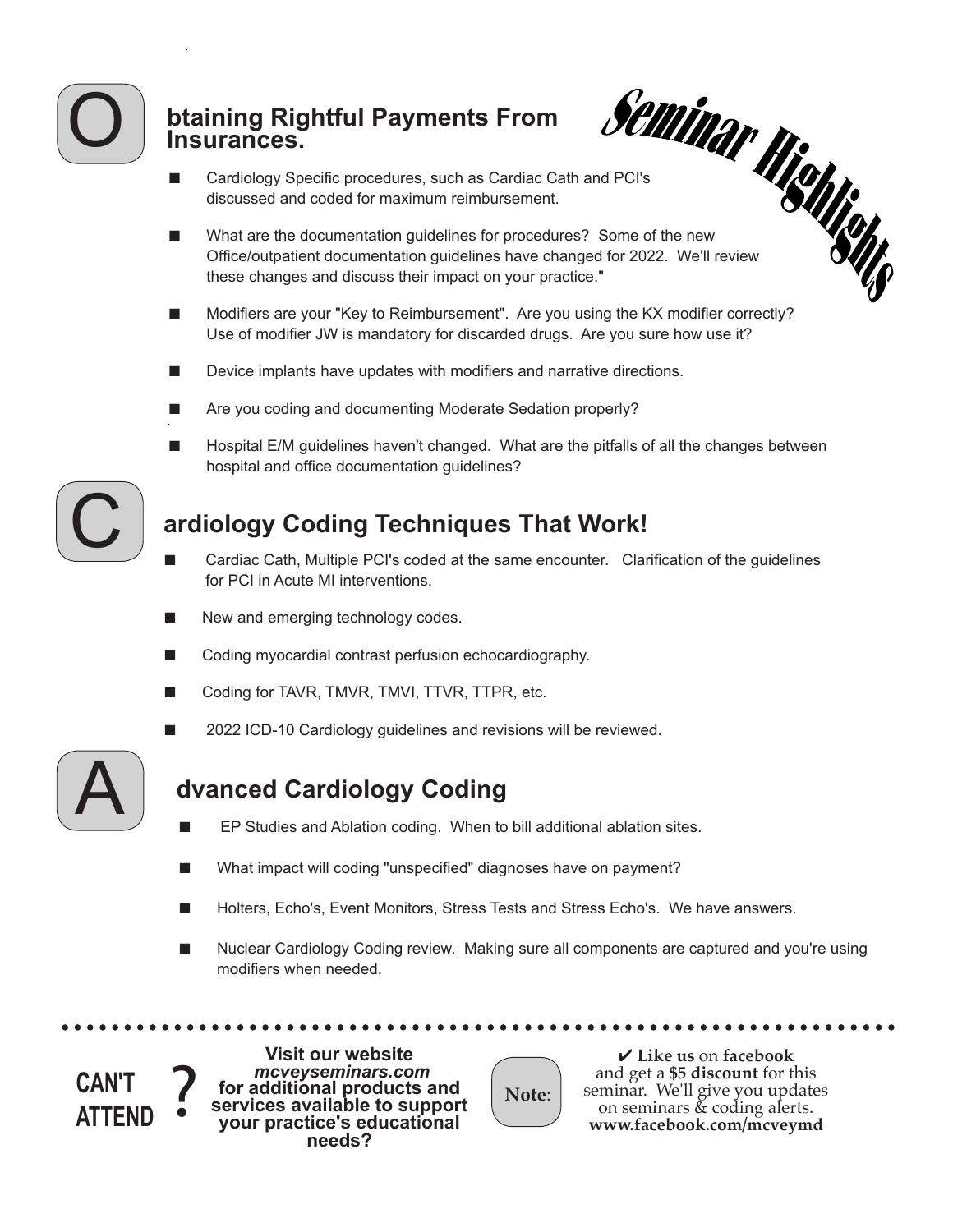#### **YOUR SPECIAL CARDIOLOGY SITUATIONS**

- **PM and ICD Device checks and compliance. Remote vs In-Person - How frequently can you bill for them?**■ **FFR, iFR and chemical stress procedures of right heart during heart cath procdures.**
- **Thrombectomy coding with Cath procedures.**
- **Hospital E/M coding with professional procedures same date - dealing with denials.**
- **SNF patients coming in for OV's, how to bill?**
- **Medicare has proposed to revise Critical Care billing policies, including split/shared visits in the CCU. What's changing?**



#### *About Your Seminar Leader . . .*

Ray Cathey, PA, FAAPA, CCS-P, MHA, MHS, CHCC, has a unique background in support of medical practices. He has assisted thousands of Physicians and staff across the U.S. over the past thirty five years. The result has been appropriate payments of insurance claims that would have otherwise been underpaid. Having degrees in health care administration and health care sciences, as a former registered nurse, and as one of the early certifications in the Physician Assistant Program, you will find Ray's knowledge extensive. His training and consulting work is based on current work-place experience and success in recovering maximum, rightful reimbursements for medical practices in both the fee-for-service and managed care/capitation arenas, as well as the newer reimbursement models, such as ACOs and medical homes. No one has trained more medical offices in insurance reimbursement across the nation. We count Ray Cathey as one of the top medical insurance coding and practice management experts in the country. We invite you to discover why and register today.

| Name(s)                                       |                |                                                                                                                                                                                                                                                                                                                                                                                                                                                                                                                                                                                                                                                                                                                                                                                                                                                                                                                                                                                                                                                                                                                                                          |
|-----------------------------------------------|----------------|----------------------------------------------------------------------------------------------------------------------------------------------------------------------------------------------------------------------------------------------------------------------------------------------------------------------------------------------------------------------------------------------------------------------------------------------------------------------------------------------------------------------------------------------------------------------------------------------------------------------------------------------------------------------------------------------------------------------------------------------------------------------------------------------------------------------------------------------------------------------------------------------------------------------------------------------------------------------------------------------------------------------------------------------------------------------------------------------------------------------------------------------------------|
| Name of Doctor/Group/Clinic                   |                |                                                                                                                                                                                                                                                                                                                                                                                                                                                                                                                                                                                                                                                                                                                                                                                                                                                                                                                                                                                                                                                                                                                                                          |
| <b>Street Address</b>                         | (Suite Number) | Office Phone Number                                                                                                                                                                                                                                                                                                                                                                                                                                                                                                                                                                                                                                                                                                                                                                                                                                                                                                                                                                                                                                                                                                                                      |
| City, State<br>e-mail address (Print Clearly) | Zip Code       | Fax Number                                                                                                                                                                                                                                                                                                                                                                                                                                                                                                                                                                                                                                                                                                                                                                                                                                                                                                                                                                                                                                                                                                                                               |
|                                               |                |                                                                                                                                                                                                                                                                                                                                                                                                                                                                                                                                                                                                                                                                                                                                                                                                                                                                                                                                                                                                                                                                                                                                                          |
|                                               |                | $\Box$ Mastercard $\Box$ Visa $\Box$ Discover Card $\Box$ Amex.                                                                                                                                                                                                                                                                                                                                                                                                                                                                                                                                                                                                                                                                                                                                                                                                                                                                                                                                                                                                                                                                                          |
|                                               |                | We will bring you the 2022 Updates,<br>along with an interactive section on ICD-10-CM.<br>irtual conference form--------<br>Yes I'd like to participate in the virtual seminar on Cardiology Updates for 2022 on Tuesday, June 7 & Wednesday, June 8, 2022 from 9:00am to 12:00pm Pacific Time. Fee for participating is \$285.00 and that includes an acce<br>of our expert. *One phone line, computer or tablet per registration.<br><b>IMPORTANT:</b> Write your e-mail address here (a link to all conference working materials arrives via e-mail)<br>Coding for Cardiology June 7 & 8, 2022 9:00 am - 12:00 pm PT (both days)<br>(10:00am to 1:00pm MT, 11:00am to 2:00pm CT, 12:00pm to 3:00pm ET)<br><b>Payment Options</b> Payment must be received prior to the conference $\Box$ Check enclosed for \$<br>Make checks payable to McVey Seminars and mail to: 1333 Berrydale Drive, Petaluma, CA 94954. Fax to 415-892-1271 if<br>NOTE! You can register on-line now! Visit www.mcveyseminars.com & click on "live webinars" under<br>specialties, then find your topic. You may also fax registration form with credit card to: (415)892-1271 |